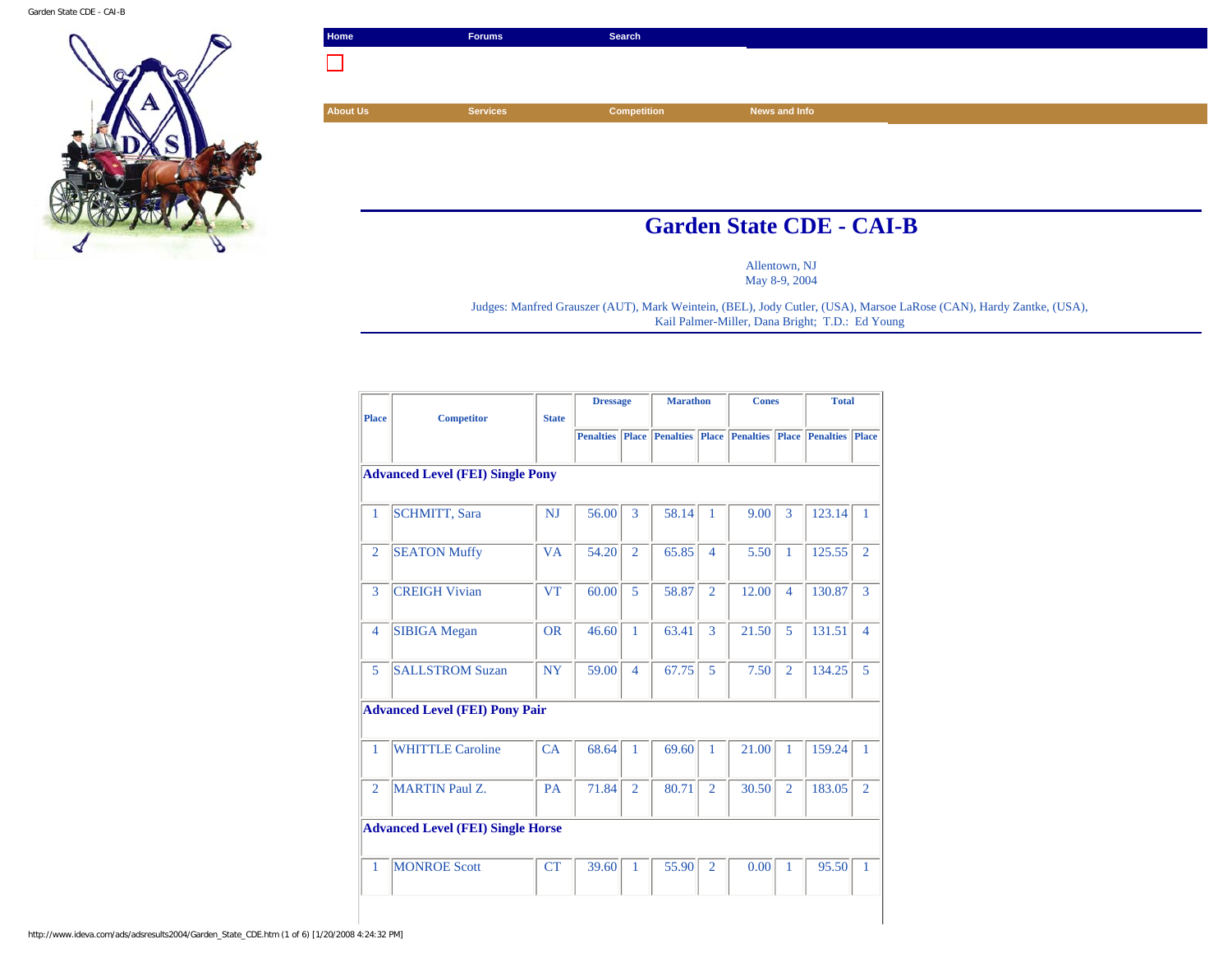| 2              | <b>MERRIAM</b> Fred                             | <b>VT</b> | 40.60 | $\overline{2}$ | 56.12  | 3              | 0.50  | $\overline{2}$ | 97.22  | $\overline{2}$ |
|----------------|-------------------------------------------------|-----------|-------|----------------|--------|----------------|-------|----------------|--------|----------------|
| 3              | <b>MOTT</b> Sue                                 | Can       | 43.40 | $\overline{3}$ | 56.79  | $\overline{4}$ | 7.50  | 10             | 107.69 | 3              |
| 4              | <b>PADGETT Scott</b>                            | <b>NC</b> | 54.60 | 10             | 51.40  | 1              | 5.00  | 5              | 111.00 | $\overline{4}$ |
| 5              | <b>GRABURN Sterling</b>                         | FL        | 49.40 | $\overline{7}$ | 57.06  | 5              | 9.00  | 11             | 115.46 | 5              |
| 6              | <b>SHIELDS Kate</b>                             | <b>VA</b> | 46.40 | 5              | 65.70  | $\overline{7}$ | 7.00  | 8              | 119.10 | 6              |
| 7              | <b>BROWNRIDGE, R. Kent</b>                      | <b>NY</b> | 48.40 | 6              | 65.51  | 6              | 7.00  | 9              | 120.91 | $\tau$         |
| 8              | <b>WEATHERFORD Ryan</b>                         | <b>TX</b> | 51.40 | 8              | 67.75  | 10             | 4.50  | $\overline{4}$ | 123.65 | 8              |
| 9              | <b>DAILLEY Carole</b>                           | Can       | 52.60 | 9              | 67.10  | 9              | 13.50 | 12             | 133.20 | 9              |
| 10             | <b>BERGERON Francois</b>                        | Can       | 63.00 | 13             | 66.16  | 8              | 5.50  | $\tau$         | 134.66 | 10             |
| 11             | <b>KOOPMAN Bob</b>                              | <b>MA</b> | 69.00 | 14             | 92.69  | 11             | 5.00  | 6              | 166.69 | 11             |
| 12             | <b>LADEROUTE Deb</b>                            | Can       | 54.80 | 11             | 115.87 | Е              | 0.50  | 3              | 171.17 | Е              |
| 13             | <b>JOHNSON Nancy</b>                            | <b>MA</b> | 44.00 | $\overline{4}$ | 115.87 | Е              | 15.00 | 13             | 174.87 | E              |
|                | <b>TEMPLE Shelly</b>                            | <b>VA</b> | 55.40 | 12             | 115.87 | $\mathbb{R}$   | 28.00 | 14             | 199.27 | $\mathbb{R}$   |
|                | <b>Advanced Level (FEI) Pair Horses</b>         |           |       |                |        |                |       |                |        |                |
| 1              | <b>SINGER Lisa</b>                              | PA        | 46.72 | 1              | 61.85  | $\overline{2}$ | 10.50 | $\overline{2}$ | 119.07 | 1              |
| $\overline{2}$ | <b>GALLAGHER, Eleanor</b>                       | <b>NC</b> | 51.84 | $\overline{2}$ | 70.01  | 3              | 6.50  | 1              | 128.35 | $\overline{2}$ |
| 3              | <b>SAUNDERS David</b>                           | FL.       | 64.16 | 3              | 59.83  | 1              | 16.00 | 3              | 139.99 | 3              |
| $\overline{4}$ | <b>AULSON Alan</b>                              | <b>MA</b> | 71.52 | $\overline{4}$ | 73.04  | $\overline{4}$ | 34.00 | 4              | 178.56 | $\overline{4}$ |
|                | <b>Advanced Level (FEI) Four-in-Hand Horses</b> |           |       |                |        |                |       |                |        |                |
| 1              | <b>FAIRCLOUGH, James</b>                        | NJ        | 49.60 | 1              | 86.90  | $\mathbf{1}$   | 3.00  | $\mathbf{1}$   | 139.50 | $\mathbf{1}$   |
| $\overline{2}$ | <b>LONG Bill</b>                                | <b>NC</b> | 64.00 | $\overline{3}$ | 108.63 | Е              | 7.00  | $\overline{2}$ | 179.63 | 2E             |
| 3              | <b>RICHARDS James</b>                           | GA        | 60.64 | $\overline{2}$ | 108.63 | Е              | 35.50 | 3              | 204.77 | 3E             |
|                | <b>Preliminary Level Single Pony</b>            |           |       |                |        |                |       |                |        |                |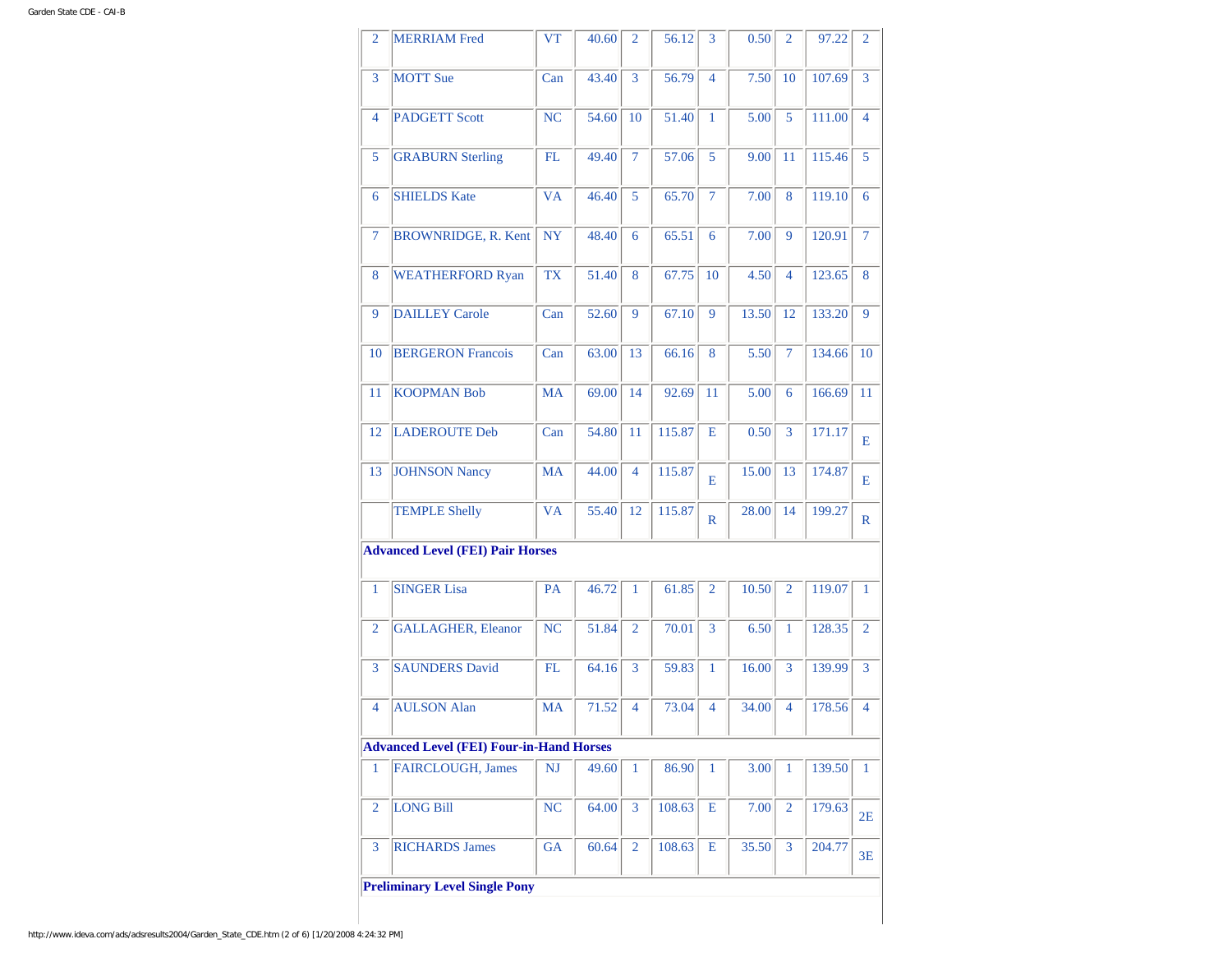| 1              | <b>CADWELL Miranda</b>                | NC        | 38.33 | 2              | 38.41 | 1              | 0.00  | 4              | 76.74  | 1              |
|----------------|---------------------------------------|-----------|-------|----------------|-------|----------------|-------|----------------|--------|----------------|
| $\overline{2}$ | <b>FETTERS Bob</b>                    | <b>PA</b> | 32.33 | 1              | 46.63 | 3              | 1.00  | 6              | 79.96  | $\overline{2}$ |
| 3              | <b>MULVEY Ruth D.</b>                 | <b>NJ</b> | 47.33 | 4              | 49.51 | 8              | 0.00  | $\mathbf{1}$   | 96.84  | 3              |
| $\overline{4}$ | <b>MARTIN Karen</b>                   | PA        | 54.33 | 6              | 45.76 | $\overline{2}$ | 8.00  | 8              | 108.09 | $\overline{4}$ |
| 5              | <b>DUPONT Nicole</b>                  | MD        | 45.00 | $\overline{3}$ | 56.61 | 9              | 8.50  | 9              | 110.11 | 5              |
| 6              | MOTT-KOCSIS, Mary                     | NJ        | 52.33 | 5              | 58.77 | 10             | 0.00  | 3              | 111.10 | 6              |
| $\overline{7}$ | <b>HOFFMAN Stacie</b>                 | <b>NY</b> | 65.00 | 9              | 48.02 | 6              | 0.00  | $\overline{2}$ | 113.02 | $\tau$         |
| 8              | <b>HIRSH David</b>                    | <b>PA</b> | 66.67 | 11             | 47.56 | 5              | 0.00  | 5              | 114.23 | 8              |
| 9              | <b>LESHER Beverley R.</b>             | PA        | 55.67 | $\overline{7}$ | 48.84 | $\tau$         | 10.00 | 10             | 114.51 | 9              |
| 10             | <b>WILKIN Karen</b>                   | NJ        | 69.33 | 12             | 47.01 | $\overline{4}$ | 1.00  | $\overline{7}$ | 117.34 | 10             |
| 11             | <b>POTTER Lorraine</b>                | NY        | 59.00 | 8              | 62.55 | 11             | 15.50 | 12             | 137.05 | 11             |
| 12             | NITTINGER, Carl                       | <b>NJ</b> | 71.00 | 13             | 76.81 | 12             | 17.00 | 13             | 164.81 | 12             |
| 13             | <b>O'BRIEN Wendy</b>                  | <b>NY</b> | 65.33 | 10             | 96.02 | Е              | 15.00 | 11             | 176.35 | E              |
|                | <b>Preliminary Level Pair Ponies</b>  |           |       |                |       |                |       |                |        |                |
| 1              | <b>MARSHALL Janelle</b>               | <b>VA</b> | 50.00 | $\overline{2}$ | 44.60 | $\overline{2}$ | 0.00  | 1              | 94.60  | 1              |
| $\overline{2}$ | <b>MORGAN Tracey</b>                  | <b>MD</b> | 40.67 | 1              | 44.06 | 1              | 11.00 | $\overline{2}$ | 95.73  | $\overline{2}$ |
|                | <b>Preliminary Level Single Horse</b> |           |       |                |       |                |       |                |        |                |
| $\mathbf{1}$   | <b>WEIRBACK Sue</b>                   | <b>PA</b> | 37.00 | 1              | 44.51 | 5              | 0.00  | $\overline{2}$ | 81.51  | 1              |
| $\overline{2}$ | <b>ADCOX Scott</b>                    | PA        | 43.33 | 3              | 38.97 | 1              | 0.00  | 6              | 82.30  | $\overline{2}$ |
| 3              | <b>STOVER Kimberly</b>                | DE        | 38.33 | $\overline{2}$ | 49.46 | 10             | 0.00  | 10             | 87.79  | 3              |
| $\overline{4}$ | <b>KALMAN Linda</b>                   | <b>VA</b> | 48.00 | 6              | 40.62 | 3              | 2.50  | 12             | 91.12  | $\overline{4}$ |
| 5              | <b>ALLEN Bill</b>                     | VA        | 46.00 | 4              | 50.69 | 12             | 0.00  | 3              | 96.69  | 5              |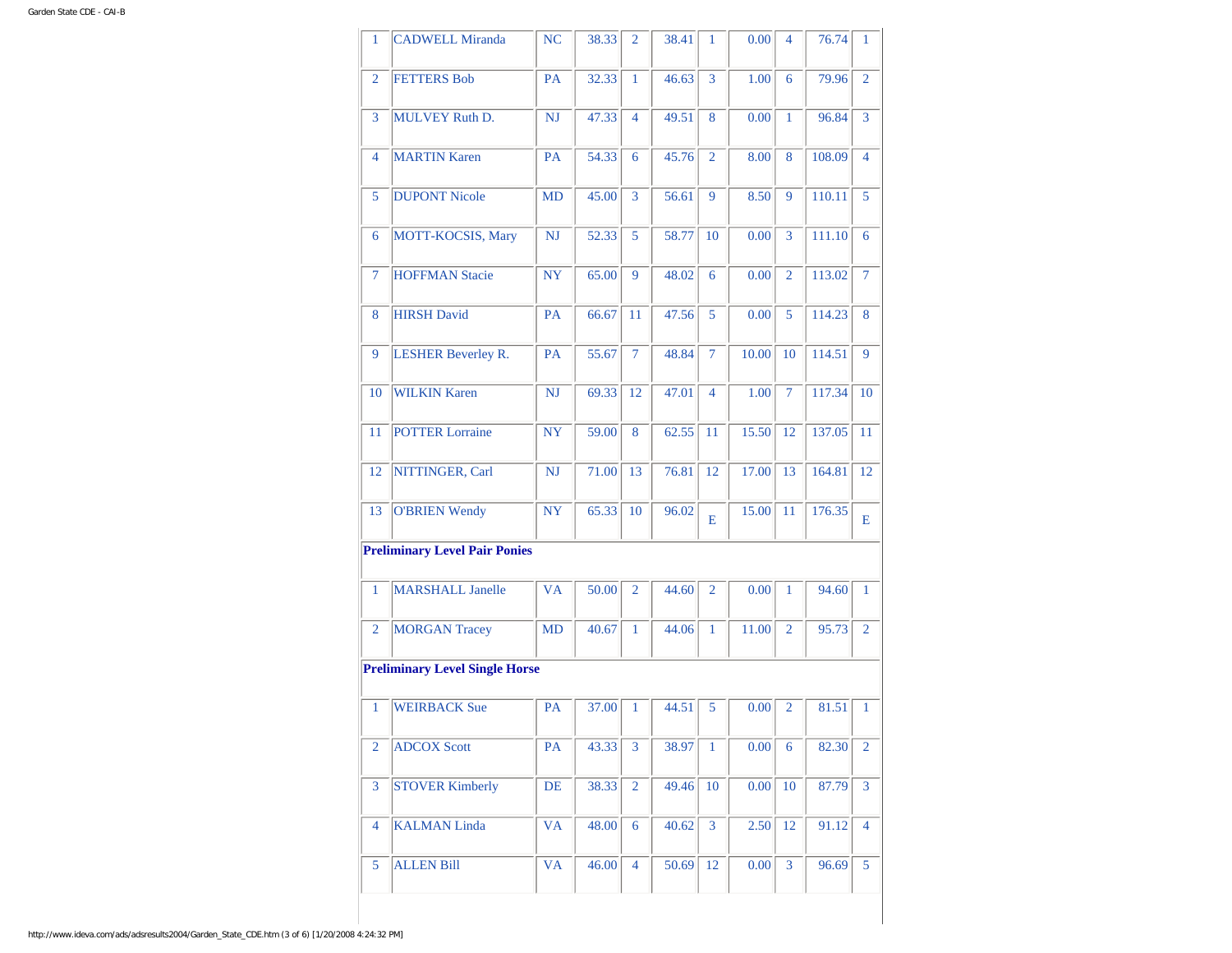| 6              | <b>FOSTER Robin</b>                  | <b>NY</b> | 47.33 | 5              | 55.43  | 13             | 0.00  | 8              | 102.76 | 6              |
|----------------|--------------------------------------|-----------|-------|----------------|--------|----------------|-------|----------------|--------|----------------|
| $\overline{7}$ | <b>NEBUS, Alyssa</b>                 | <b>NJ</b> | 56.33 | 12             | 46.66  | $\overline{7}$ | 0.00  | 9              | 102.99 | $\overline{7}$ |
| 8              | <b>LEMOINE Carolyn</b>               | <b>MA</b> | 53.33 | 10             | 50.57  | 11             | 0.00  | 5              | 103.90 | 8              |
| 9              | PERRY, Elizabeth                     | <b>NJ</b> | 50.33 | 8              | 47.95  | 9              | 10.50 | 17             | 108.78 | 9              |
| 10             | <b>TOMANY Marguerite</b>             | CT        | 62.00 | 16             | 46.57  | 6              | 0.50  | 11             | 109.07 | 10             |
| 11             | <b>BORKOSKI, Mark E.</b>             | <b>CT</b> | 68.67 | 18             | 42.44  | $\overline{4}$ | 0.00  | 4              | 111.11 | 11             |
| 12             | <b>NORDIN</b> Ana                    | <b>NJ</b> | 60.00 | 15             | 47.15  | 8              | 5.00  | 14             | 112.15 | 12             |
| 13             | <b>VANDERHOOF Dave</b>               | <b>NJ</b> | 74.67 | 19             | 39.08  | $\overline{2}$ | 8.50  | 15             | 122.25 | 13             |
| 14             | <b>KEATING Pixie</b>                 | <b>SC</b> | 48.67 | $\overline{7}$ | 67.83  | 15             | 13.50 | 19             | 130.00 | 14             |
| 15             | <b>CROOKSTON</b> Donna J.            | PA        | 56.00 | 11             | 66.33  | 14             | 11.00 | 18             | 133.33 | 15             |
| 16             | <b>JUETTNER</b> George               | <b>VA</b> | 67.67 | 17             | 76.45  | 16             | 0.00  | $\mathbf{1}$   | 144.12 | 16             |
| 17             | <b>DOYLE Shane</b>                   | <b>NJ</b> | 50.67 | 9              | 106.36 | 17             | 5.00  | 13             | 162.03 | 17             |
|                | KANTOR, Amanda                       | NJ        | 58.00 | 14             | 132.95 | $\mathbb{R}$   | 0.00  | 7              | 190.95 |                |
|                | CHESSON, Elizabeth                   | <b>NJ</b> | 56.33 | 12             | 0.00   | W              | 9.50  | 16             | 65.83  |                |
|                | <b>Preliminary Level Pair Horses</b> |           |       |                |        |                |       |                |        |                |
| $\mathbf{1}$   | <b>MARTIN Larry</b>                  | <b>NC</b> | 47.00 | $\mathbf{1}$   | 47.21  | 1              | 2.50  | 1              | 96.71  | $\mathbf{1}$   |
| $\overline{2}$ | <b>CADWELL Keady</b>                 | PA        | 52.00 | $\overline{2}$ | 53.62  | $\overline{2}$ | 17.50 | 3              | 123.12 | $\overline{2}$ |
| 3              | <b>EPSTEIN Ellen</b>                 | PA        | 68.00 | 4              | 55.24  | 3              | 19.00 | $\overline{4}$ | 142.24 | 3              |
| $\overline{4}$ | <b>BRAVMANN Peter</b>                | MA        | 57.00 | 3              | 91.48  | 4              | 10.50 | $\overline{2}$ | 158.98 | $\overline{4}$ |
|                | <b>Training Level Single Pony</b>    |           |       |                |        |                |       |                |        |                |
| $\mathbf{1}$   | <b>DOUGHERTY Sue</b>                 | <b>MA</b> | 36.19 | 1              | 0.00   | $\mathbf{1}$   | 0.00  | 3              | 36.19  | 1              |
| $\overline{2}$ | <b>ZIMMERMAN Van</b>                 | NJ        | 38.10 | 2              | 0.00   | 1              | 0.50  | 4              | 38.60  | $\overline{2}$ |
|                |                                      |           |       |                |        |                |       |                |        |                |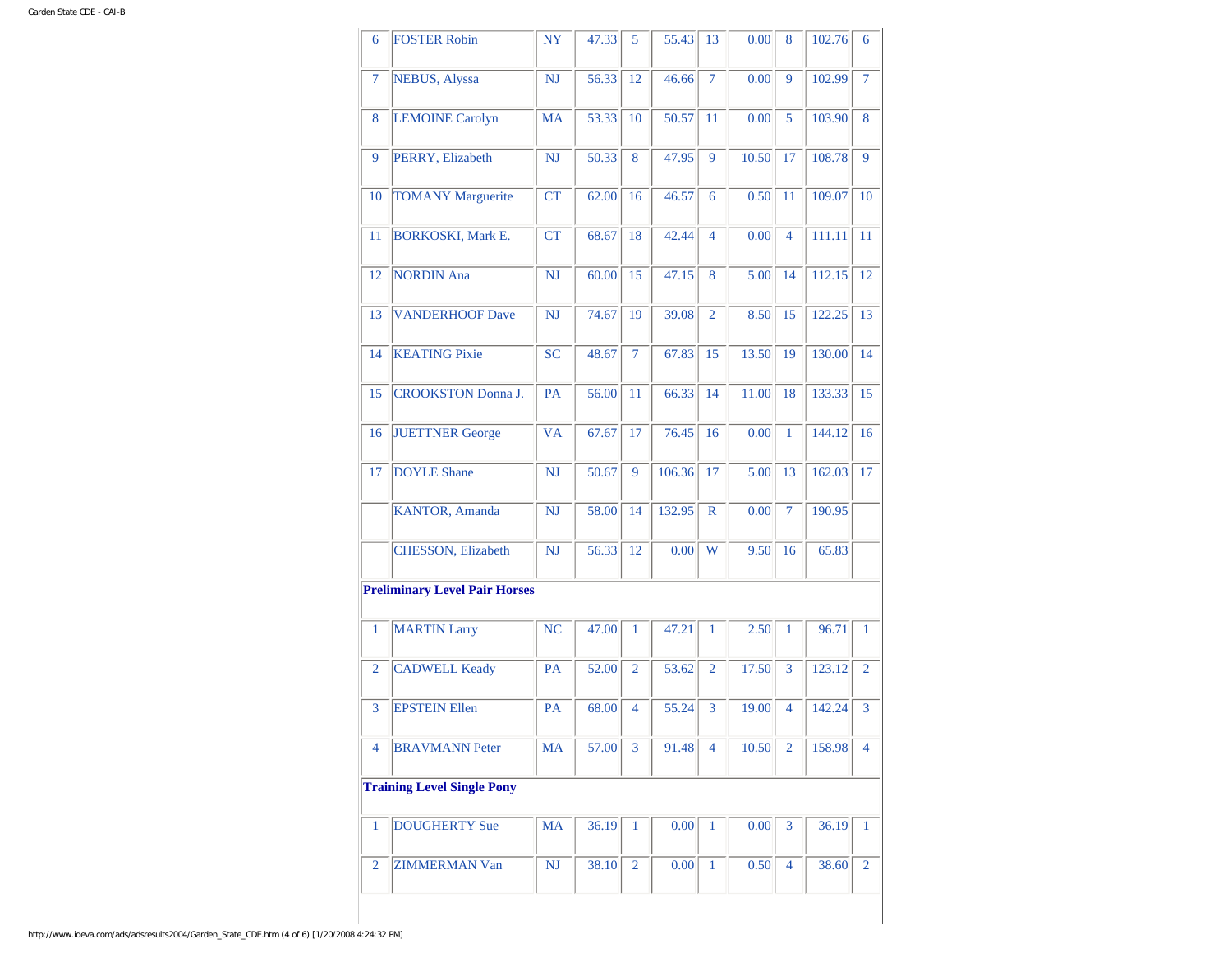| <b>GRABER, Mary Jo</b>          | <b>VA</b>                                                             | 47.24                              | 5              | 0.00  | $\mathbf{1}$ | 0.00  | $\overline{2}$ | 47.24  | 3              |
|---------------------------------|-----------------------------------------------------------------------|------------------------------------|----------------|-------|--------------|-------|----------------|--------|----------------|
| <b>SULLIVAN Ann</b>             | <b>CT</b>                                                             | 45.71                              | $\overline{4}$ | 0.00  | $\mathbf{1}$ | 8.50  | 6              | 54.21  | $\overline{4}$ |
| <b>SWEETLAND Joy</b>            | PA                                                                    | 50.67                              | 6              | 7.60  | 5            | 0.00  | $\mathbf{1}$   | 58.27  | 5              |
| <b>HORINE Paige</b>             | <b>MD</b>                                                             | 42.29                              | 3              | 24.20 | 6            | 2.00  | 5              | 68.49  | 6              |
| <b>MARRION Tom</b>              | <b>NJ</b>                                                             | 91.43                              | $\overline{7}$ | 0.00  | W            | 26.00 | $\overline{7}$ | 117.43 |                |
|                                 |                                                                       |                                    |                |       |              |       |                |        |                |
| <b>FURST Carl</b>               | <b>NJ</b>                                                             | 48.38                              | 4              | 0.00  | 1            | 0.00  | 1              | 48.38  | 1              |
| <b>HRIZUK</b> Susan L.          | PA                                                                    | 43.05                              | $\mathbf{1}$   | 0.60  | 3            | 6.50  | 3              | 50.15  | $\overline{2}$ |
| <b>BRUNO Terry</b>              | <b>MA</b>                                                             | 54.48                              | 5              | 0.00  | $\mathbf{1}$ | 10.00 | $\overline{4}$ | 64.48  | 3              |
| ANGSTADT, Keith                 | <b>MA</b>                                                             | 46.48                              | 3              | 7.00  | 4            | 12.50 | E              | 65.98  | E              |
| <b>VOLLERS Cindy</b>            | <b>NJ</b>                                                             | 44.95                              | $\overline{2}$ | 8.75  | $\mathbb{R}$ | 5.00  | $\overline{2}$ | 58.70  |                |
|                                 |                                                                       |                                    |                |       |              |       |                |        |                |
| <b>BROSIUS Newt</b>             | <b>PA</b>                                                             | 65.90                              | 1              | 13.00 | 1            | 14.00 | 1              | 92.90  | 1              |
|                                 |                                                                       |                                    |                |       |              |       |                |        |                |
| <b>LADEROUTE Deb</b>            | <b>CAN</b>                                                            | 43.05                              | $\mathbf{1}$   | 0.00  | $\mathbf{1}$ | 5.00  | 1              | 48.05  | $\mathbf{1}$   |
|                                 |                                                                       |                                    |                |       |              |       |                |        |                |
| <b>Training Level Pony - HC</b> |                                                                       |                                    |                |       |              |       |                |        |                |
|                                 | <b>Training Level Pair Horses</b><br><b>Training Level Horse - HC</b> | <b>Training Level Single Horse</b> |                |       |              |       |                |        |                |